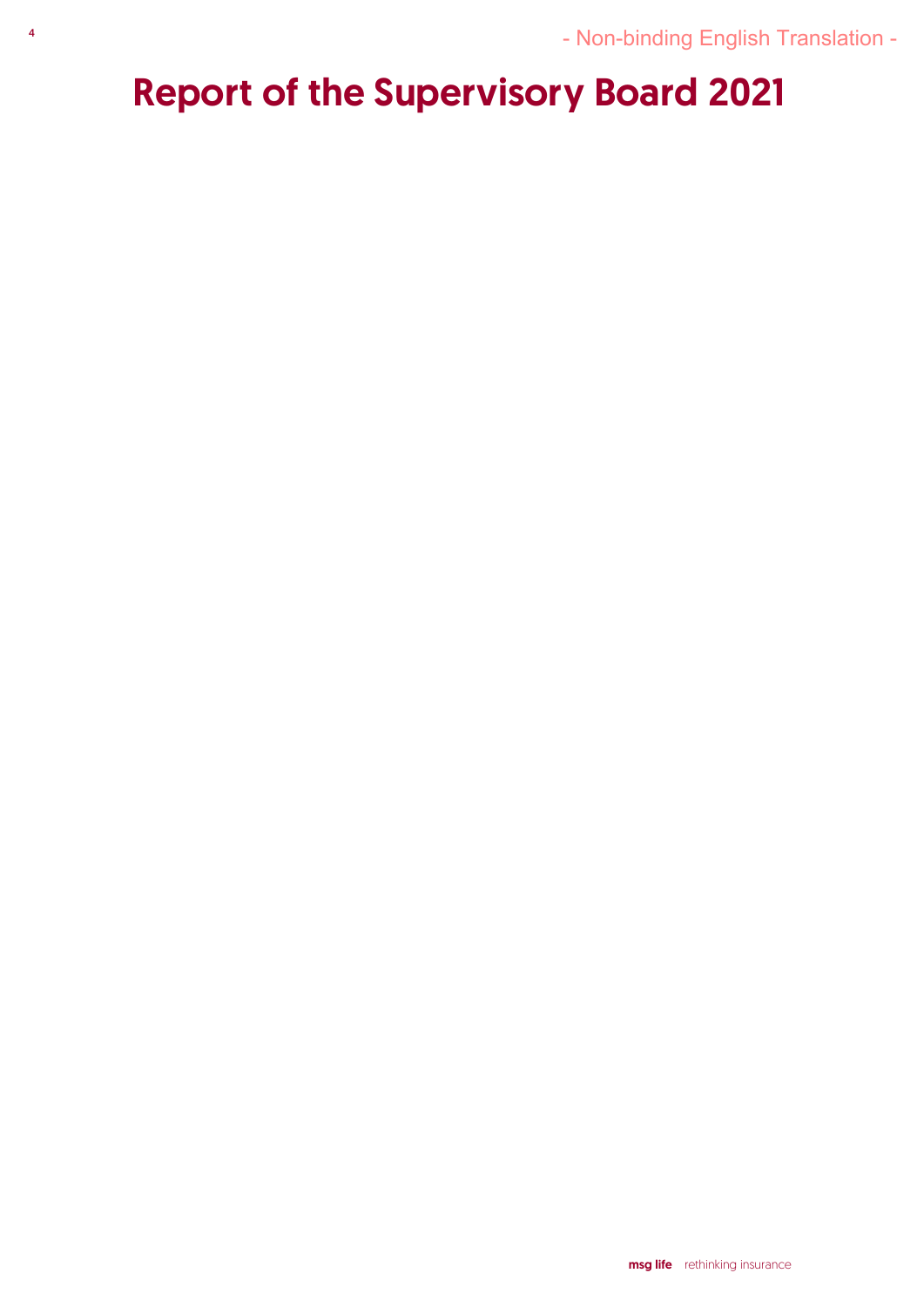# Dear Shareholders,

The Supervisory Board diligently performed the duties incumbent on it according to the law, articles of association and rules of procedure in the 2021 financial year and, in this context, monitored the activities of the Management Board of msg life ag in managing the company, guiding it in an advisory capacity. It compared actual business performance against its targets at each meeting and scrutinised the operational and strategic performance of the company in detail. The reasons behind any divergences and their possible knock-on effects on the company's short, medium and long-term plans were also discussed.

Besides decisions requiring consent, the Supervisory Board always discussed the current indicators of the earnings, financial and assets position of the msg life Group at each meeting. Additionally, the Management Board reported to the Supervisory Board on other important projects including, for example, the current sales and project situations in the individual divisions, the general development of the national and international market climates, short and longer-term corporate strategy as well as possible cooperative ventures.

# COOPERATION BETWEEN THE SUPERVISORY BOARD AND MANAGEMENT BOARD

All significant matters of relevance to the company were always reported to the Supervisory Board promptly and comprehensively. The Management Board also informed the Supervisory Board of any events of particular note during periods between meetings.

To prepare for their decisions, the members of the Supervisory Board were provided with detailed reports by the Management Board in advance. In these documents, the Management Board provided the Supervisory Board with monthly details of the key performance indicators, with any deviations from plans being explained in detail.

Additionally, the Chairman of the Supervisory Board was in constant contact with the Management Board – especially the Chairman of the Management Board – and inquired about current business developments and important transactions.

#### ACTIVITIES OF THE SUPERVISORY BOARD IN THE 2021 FINANCIAL YEAR

The Supervisory Board met five times in the 2021 financial year. Due to the Covid-19 pandemic, four meetings were held as teleconferences; the meeting on 23 September 2021 was held in person. All members of the Supervisory Board were present at every meeting and for every resolution.

The Supervisory Board received detailed reports from the Management Board in preparation for each meeting. In performing its functions and work, the Supervisory Board drew on the written and verbal information provided by the members of the Management Board; written and verbal information was also provided by the auditor with regard to the audit of the annual financial statements and consolidated financial statements for the 2020 financial year.

At its meeting on 4 February 2021, the Supervisory Board discussed the Management Board report on the current business situation of the company and in the individual segments, as well as major sales projects. Additionally, the Supervisory Board and the Management Board discussed the ongoing strategic collaboration between msg life ag and the msg Group company msg nexinsure ag in the context of their joint solution msg.Insurance Suite. Annual reports were also given on risk management, compliance, auditing and data protection.

On 15 April 2021, the Supervisory Board discussed the annual financial statements and consolidated financial statements, as well as the condensed management report and Group management report for the 2020 financial year. After consulting the auditor and the Management Board extensively, the Supervisory Board approved the annual financial statements for the 2020 financial year and the consolidated financial statements. Furthermore, the Supervisory Board examined the report on relationships with affiliated companies on the basis of the audit report prepared for that purpose and, in light of the outcome of its examination, did not